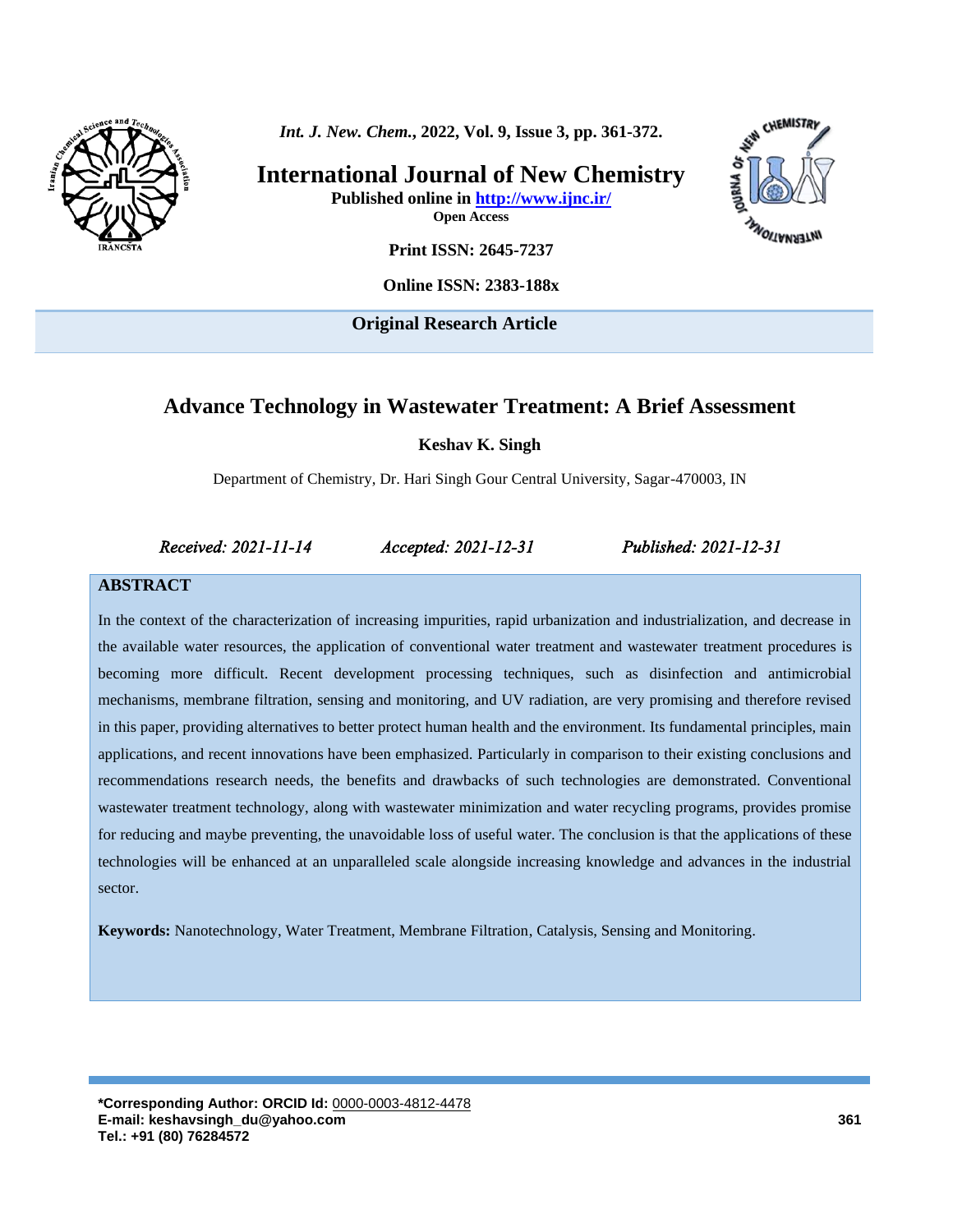## **Introduction**

Our environment is continuously under attack as business and urbanization grow. Water scarcity has become the top environmental problem in the globe. In the future decades, increasing population development will raise the hygienic water requirement from the residential, farming, industrial, and energy points of view [1]. By 2025, half of the world's population is predicted to reside in areas experiencing water stress (WHO, 2014). Before 2015 there was an effective treatment of only 20% of worldwide wastewater [2]. According to the UN, almost 70% of wastewater is released in under-developed countries without proper treatment (2016). Current wastewater infrastructure and readily available safe water production both in the advanced and emerging countries are struggling to maintain the increasing need for higher-purity water regulation. This means that great efficiency requires low-cost technology for water treatment.



**Figure1.** Water contamination sources and wastewater treatment methods.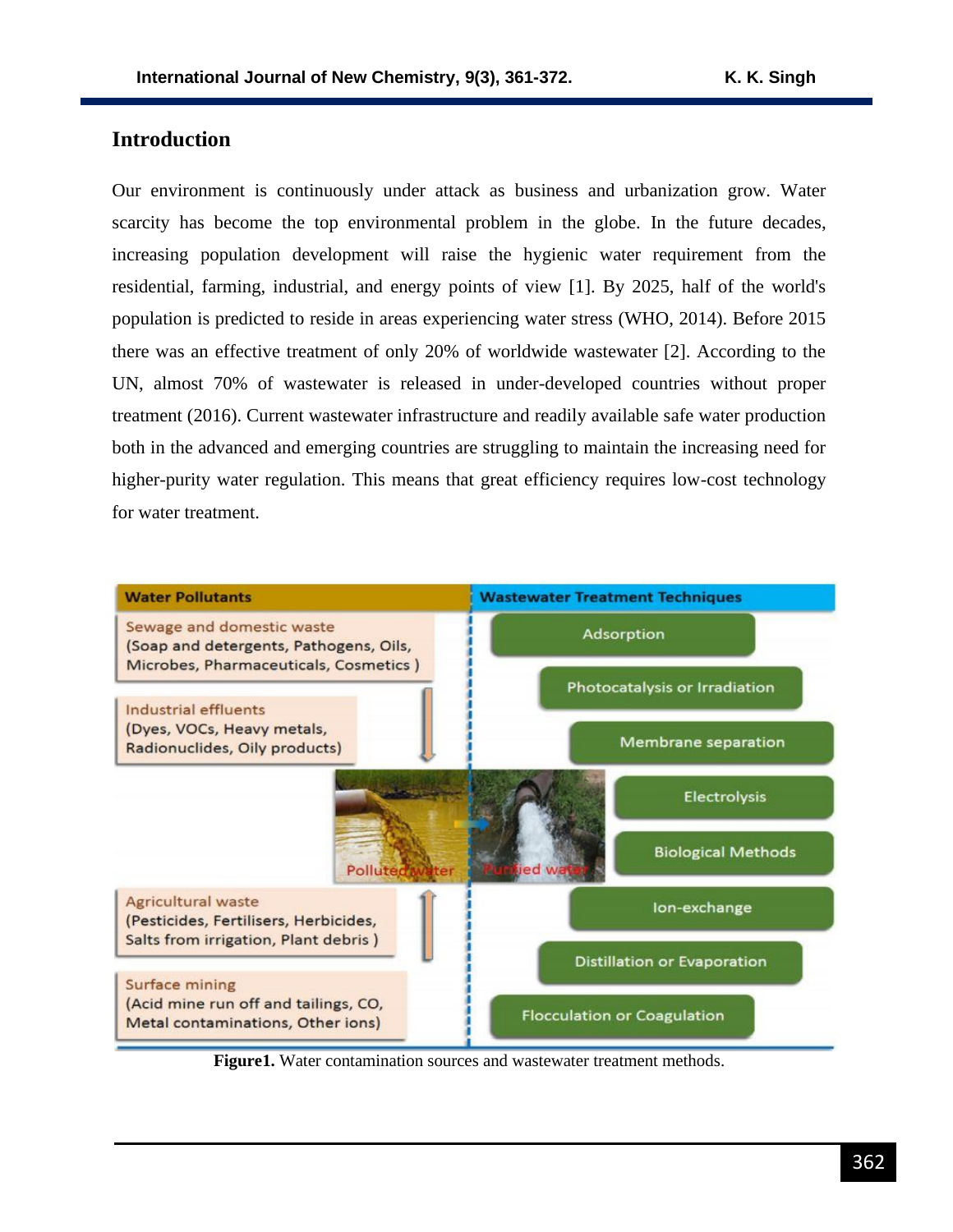The application of nanotechnology in water and wastewater treatment is facilitated by recent discoveries in the manipulation of nanomaterials. Water nanotechnology has been the conceivable addition to regular treatment procedures in recent decades. Materials with at least one size less than 100 nanometers are nanomaterials [3]. The existing water and wastewater treatment process might be significantly increased by introducing nanoparticles into the system, taking advantage of these dimensional effects. Nanomaterials, particularly membranes [4], adsorption [5], catalytic oxidation [6], disinfection, and sensing [7] offer a wider potential and capacity for water and wastewater remediation. It is a pity the most of the nanomaterials mentioned were still in the workshop or simply evidence of the concept. Nanomaterials have enhanced their water and wastewater cleanup competitiveness by reducing their costs. However, the use of depleted nanoparticles in water and wastewater treatment methods remains inconvenient [8]. First, in a fluidized system or a stiff bed, nanoparticles tend to agglomerate leading to considerable activity loss and pressure reduction[9]. Second, it remains an arduous process to separate most of the nanoparticles exhausted from the reused treated water (except magnetic nanoparticles). From a financial perspective, it seems to be unfavorable[10]. Thirdly, the actions and implications of nanoparticles in the treatment of water and wastewater are unknown; thus it is a fundamental worry which can hinder the implementation of nanotechnology[11] that nanoparticles damage human health and the aquatic environment. To avoid or diminish the possible negative effects of using nanotechnology, it is desirable to create a device or material that may reduce the mobilization or release of nanoparticles while retaining their high reactivity. The most typical technique to create a nanocomposite is to load a range of supporting materials for depositing desired nanoparticles, such as membranes or polymers. It may be defined as a multi-phase material with a diameter of at least one phase of 100 nm [12]. The review focuses on diverse nanomaterials used for pollution separation, catalytic degradation, and water adsorption. In the water treatment process, the potential of these nanoparticles will also be briefly investigated.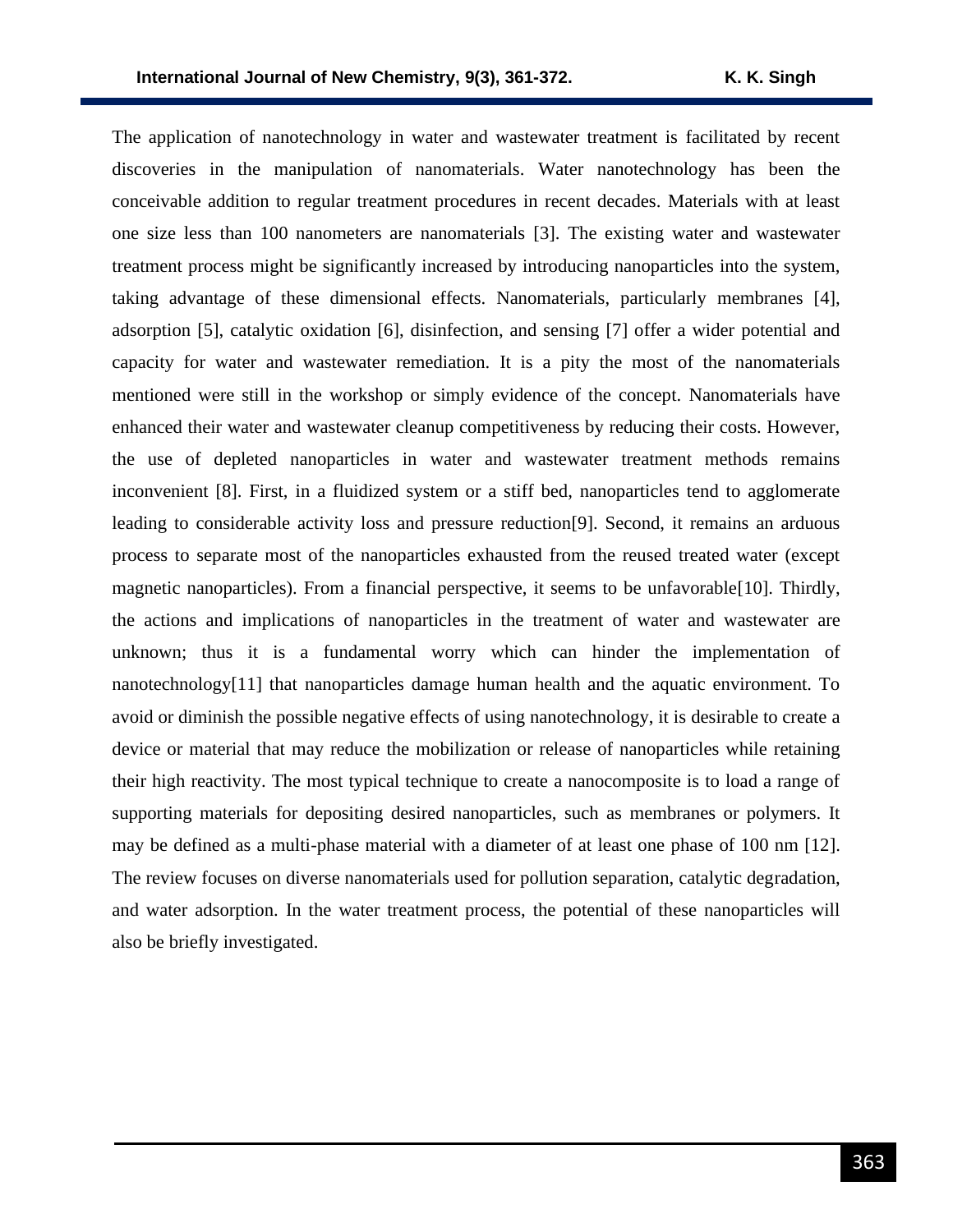### **Literature Review**

#### **Technology Used in Wastewater Treatment:**

As the science of nanotechnology continues to grow, it will eventually be applied to water and wastewater treatment. There have been various research conducted throughout the past decades on this topic. Please see the following for a general review of nanotechnology applications in the remediation of water and wastewater, such as catalytic oxidation, adsorption and separation, sensing, and disinfection.

## **Filtration and Membrane**

Filtration is a mechanical and physical separation method that permits liquids to flow throughout a membrane when larger solutes are retained. Due to permeate flux, high stability, process intensity, pollutant retention ability, automated process control, lower operational robustness,and chemical mass, filtration is now among the best widely utilized water purification systems for decades[13]. UF, MF, FO, RO, NF, electrodeionization (EDI), electrodialysis (ED), pervaporation, and distillation are currently utilized membrane-based filtration technologies. Microorganisms (bacteria and protozoa) and suspended particles are retained by the macroporous MF membrane (0.05–1 mm). Most viruses and colloidal contaminants are rejected by the UF membrane with mesoporous pores (0.005–0.5 mm) [14]. The nanoporous NF membrane (0.0005–0.01 mm) is used to remove inorganic and organic pollutants, as well as the ED and EDI procedures, are frequently utilized (metals and ions). Water desalination relies on RO and FO membranes with microporous pores (0.0001–0.001 mm). Desalination can be accomplished using distillation or pervaporation, though both methods are less common in practical applications. Low recrudescence, fixed solute selectivity, frequent fouling,energy-intensive processes are the drawbacks of these filtering techniques. After numerous cycles, most filtering membranes must be cleaned with chemicals and/or heated. Cleaning and replacing a membrane at the pre-treatment and desalination stages, respectively, account for 60% and 30% of the overall cost [15]. As a result, utilizing NMs is required to get the most out of conventional filtration membranes. As evidence, we examine the most commonly investigated NMs, like carbon nanotubes (CNTs), ceramic and grapheme, aquaporin, and zeolite, like a single thin-film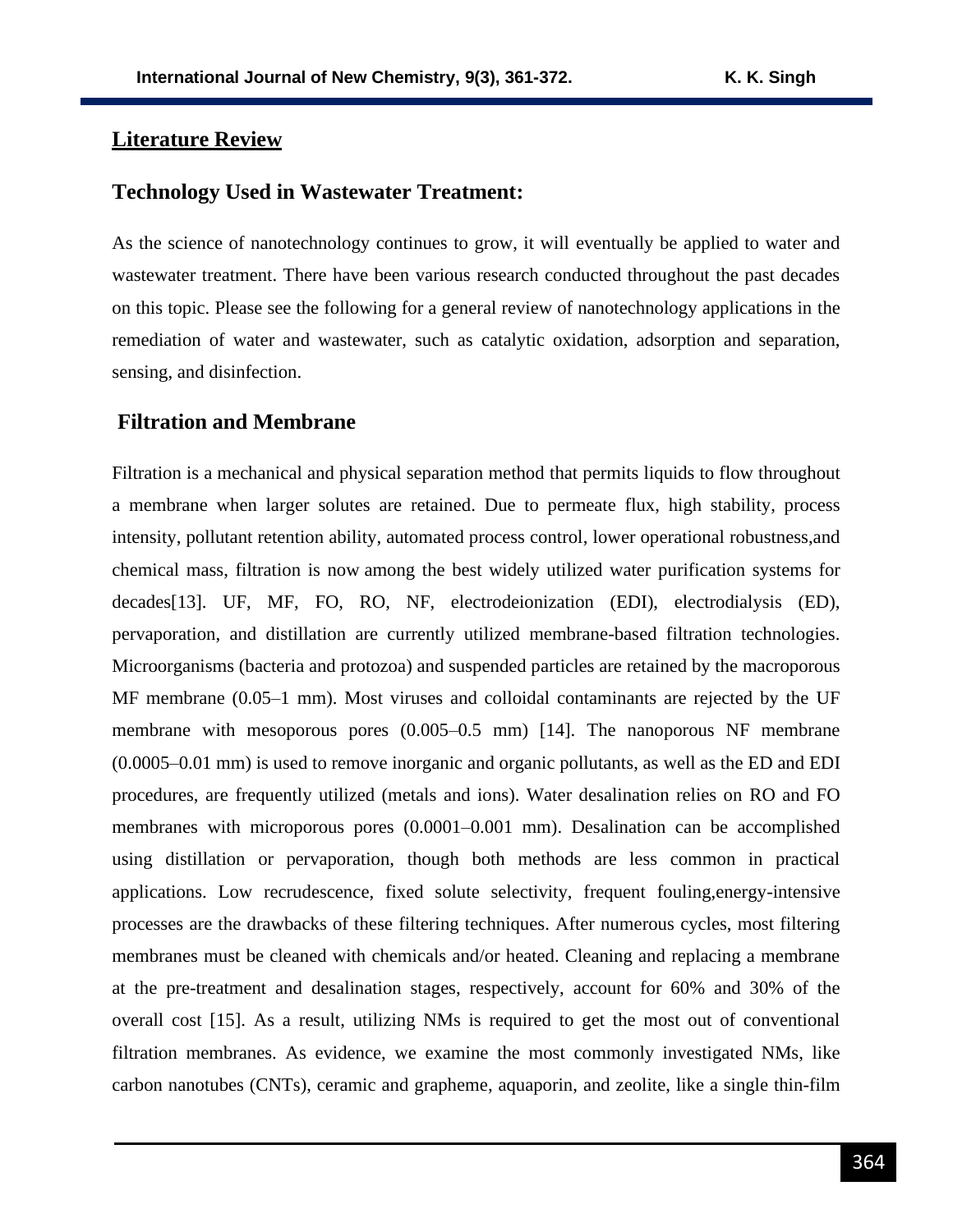composite (TFC)and mixed matrix (MM) membranes. Our purpose is to examine the fundamentals of every NM-based disinfection technique, including the different NMs and manufacturing techniques, recent commercialization, and separation performance initiatives [16].

## **Disinfection and Antimicrobial Mechanisms**

The final but most important process of water treatment is disinfection to prevent the spread of waterborne disease. The perfect disinfectant should possess the following qualities: (1) no generation of harmful by-products; (2) a broad antimicrobial spectrum in a short period no generation of harmful by-products; (3) minimal toxicity to human health and the environment; (4) easy storage and must not be corrosive; (5) low energy cost and ease of operation easy storage and must not be corrosive; and (6) secure disposal [17]. Several nanomaterials, including chitosan nanoparticles, nanosilver  $(nAg)$ , photocatalytic TiO<sub>2</sub>, and carbon-based nanomaterials, have recently been shown to have excellent antimicrobial capabilities [18].



**Figure 2.** Schematic illustration of blotter paper disinfection with silver nanoparticles. [19] Copyright 2011 American Chemical Society.

These nanoparticles kill microbes by producing harmful metal ions (e.g., Ag+), directly disrupting cell membranes (e.g., chitosan NPs), or creating responsiveoxygen species. Unlike traditional disinfectants made of chemicals, these antimicrobial nanoparticles demobilized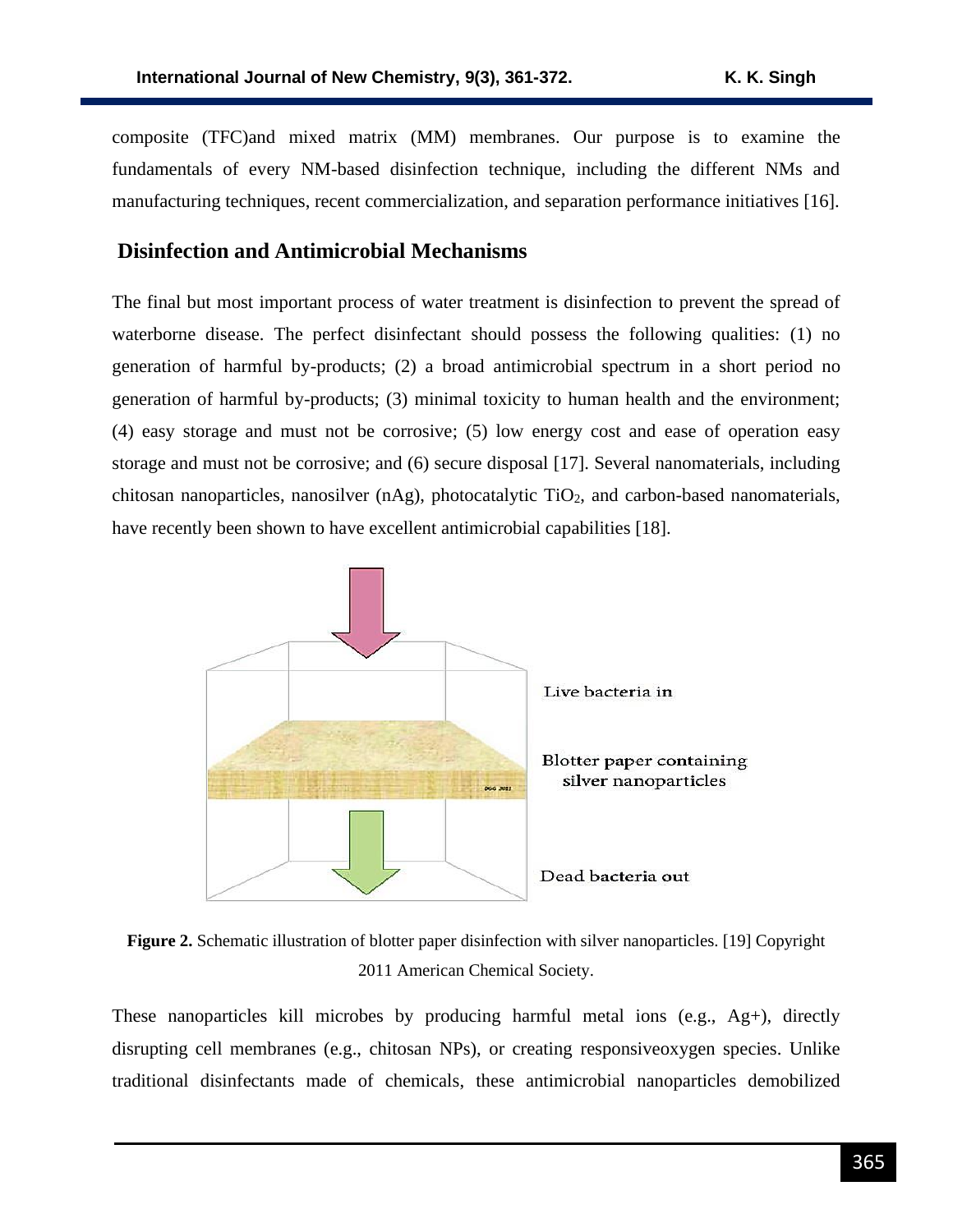microbes using wider environmentally friendly methods, which is predicted to reduce the development of hazardous disinfection byproducts (DBPs) [20]. Furthermore, when combined with appropriate separation tactics, some nano-disinfectants can work continuously with great efficiency and minimal energy consumption, making them particularly appealing for decentralized water and wastewater treatment.

# **Sensing and Monitoring**

Currently, standard monitoring and sensing methods in complex water bodies are incapable of identifying extremely low concentrations of micropollutants. In an emergency, fast and on-thespot detection of infections and extremely harmful contaminants is critical (e.g., water-related accidents) [21]. Nanomaterials with distinctive electrochemical, optical, or magnetic properties include graphene, carbon nanotubes, noble metals (e.g., Ag or Au), and quantum dots. Such nanoparticles could be included in electrodes or sensors to particularly pre-concentrate traces of contaminants for identification. Several nanomaterials have the potential to improve spectroscopic response by several orders of magnitude (e.g., surface plasmon resonances, or Raman shift) [22]. Furthermore, the potential of next-generation nanocomposite sensors in environmental monitoring and sensing has been extensively investigated [23].



**Figure3.** The GQD-based nano-sensor quenches fluorescence in this illustration. [24] Copyright 2012 American Chemical Society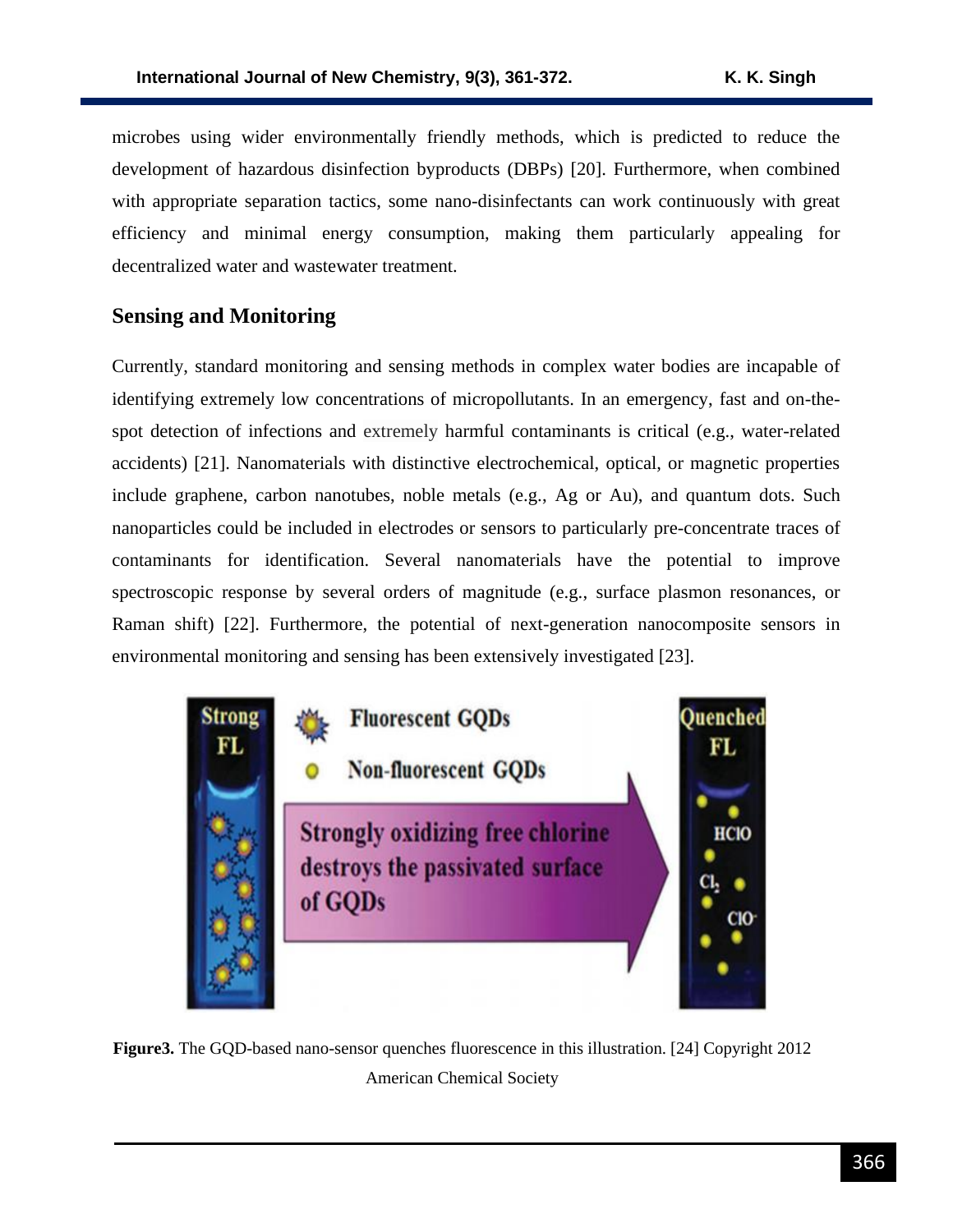# **Adsorption & Separation**

Two most commonly utilized technologies for polishing water and wastewater are adsorbents or membrane-based separation [32]. The cycle of adsorption regeneration considerably reduces the price-to-benefit ratio of conventional adsorbents. Many nanosized adsorbents, i.e., metal oxides or nanosized metal, graphene, nanocomposites, and carbon nanotubes (CNTs), are characterized by excellent selectivity and strong reactivity. They perform adsorption several magnitudes better than conventional adsorbents [25]. Membrane separation is also essential since it allows for the recycling of water from uncommon sources like wastewater. The contamination removal is mostly dependent on size exclusion. However, membrane selectivity/permeability issues still hamper the development of membrane technology, namely trade-offs in membrane selectivity and permeability [26]. Nanocomposite membranes with advanced properties were constructed by including functional nanoparticles into the membrane. This novel membrane class demonstrated better mechanical or thermal stability, porosity, and hydrophilicity features include increased permeability, anti-fouling, antibacterial, adsorptive, or photocatalysis [27]. Currently, adsorption and separation nanotechnology were near maturity.

#### **Catalysis**

To eliminate trace contaminants and microbiological pathogens from water, the advanced oxidation process of catalytic or photocatalytic oxidation is applied. It's a good approach to make both hazardous and non-biodegradable contaminants biodegradable [28]. Photocatalysis can be used to polish refractory organic molecules [29].Nanocatalysts with a high ratio of surface to the volume have significantly better catalytic performance than their bulkier equivalents. Sizedependent behavior was also seen in the bandgap and nanoscale semiconductors have a crystalline phase. Their photo-generated charge distribution and electron-hole redox potential changed with different diameters [30]. As shown in Figure 4, immobilizing nanoparticles onto diverse substances improved the nanocatalyst stability, and the resulting nanocomposites were suitable with contemporary photo-reactors [31].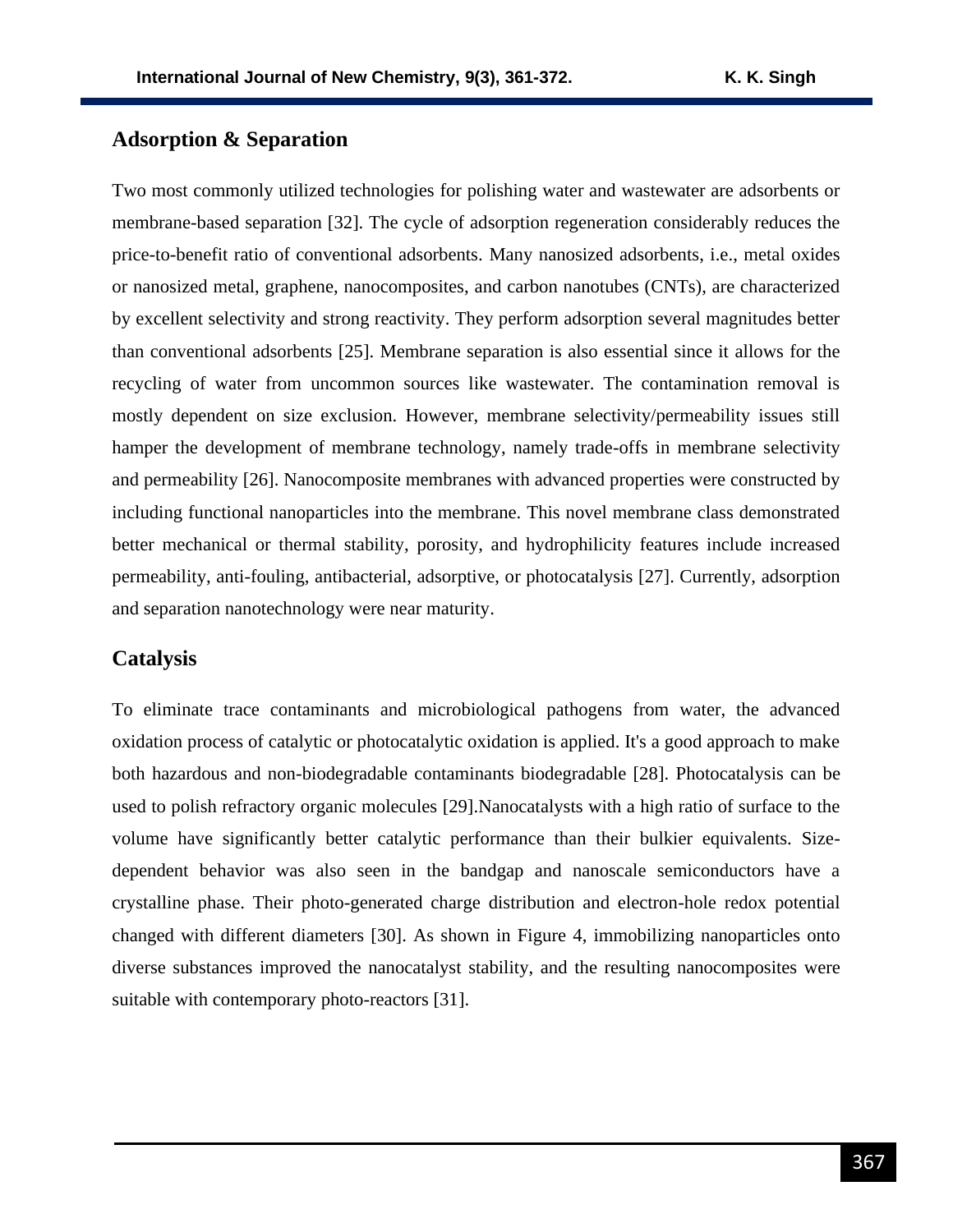

**Figure 4.** (a) Mechanics of semiconductors' involvement in the purification of the water; (b) countermeasures to overcome such problems (inside the circle) and depiction of photocatalyst limitations (outside the circle). [33]

# **Conclusions and Future Perspective**

Various main water and wastewater treatment process groups have been examined. Laboratories and practical problems have shown that such methods can reduce a wide range of chemical and biology pollutants which, by the conventional treatment process, are otherwise harder to eliminate. These methods are becoming in some cases very premium, due in large part to better regulated regulatory standards and progress in the production of equipment. In solid-liquid segmentation and removal of inorganic and organic substances, the membrane filtering methods have proved highly successful. Although reverse osmosis (RO) desalination remains in the near future one of the most significant treatments of wastewater technology. As alternate disinfectant ozone has been frequently utilized to eliminate chlorinated microbiological pollutants. Ozone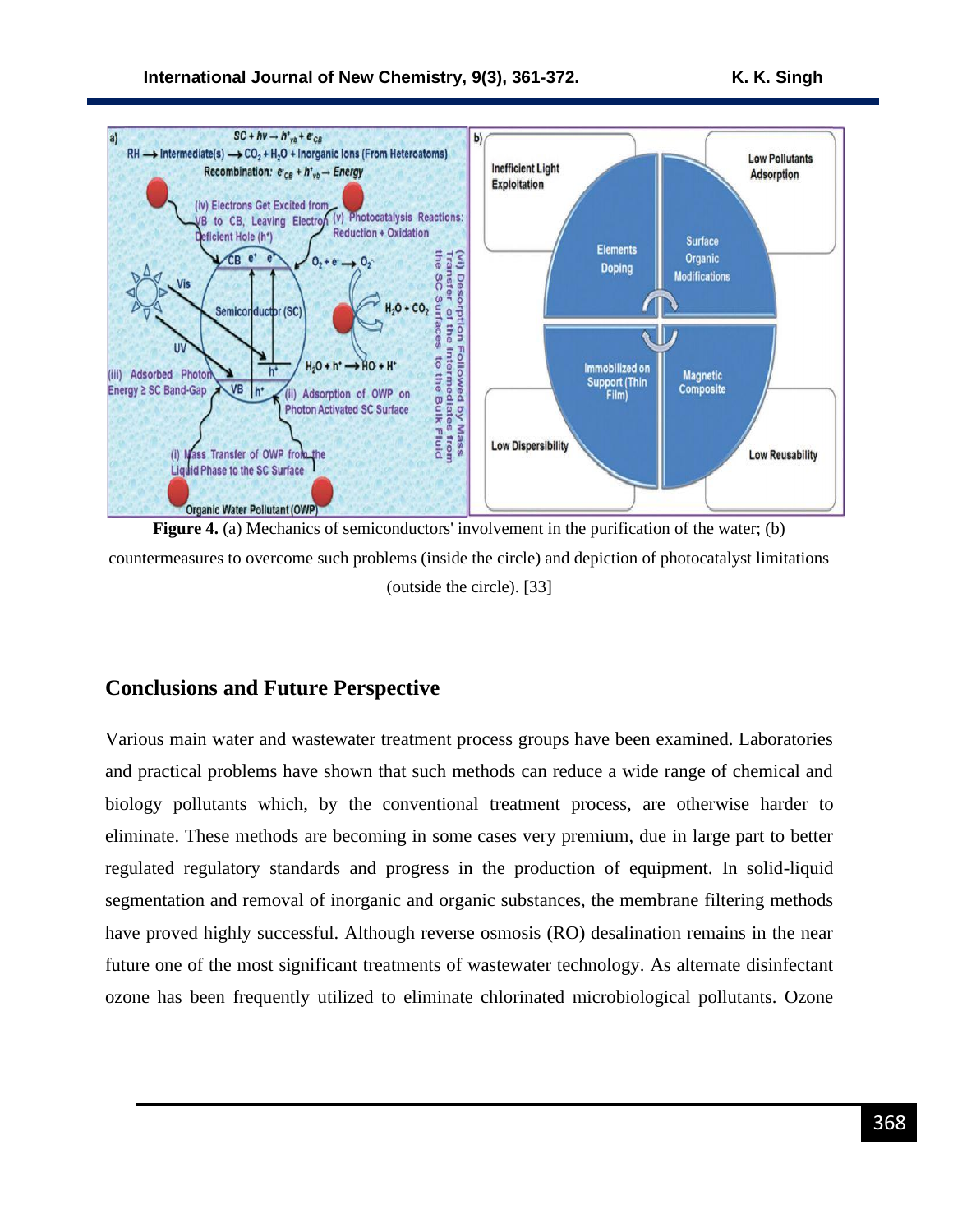was also utilized to reduce color, regulate taste and odor, oxidize trace synthetic organic chemicals and destabilize particles.

A variety of hybrid methods have been proposed to continue using these advanced treatment methods by mixing enhanced treatment methods with other traditional treatment processes. These methods can be the most promising in the future as they can be the most accessible and inexpensive way of addressing the toughest environmental challenges if correctly used. Research is nonetheless needed to improve the understanding of synergistic and negative effects.

## **References**

[1] Sonune, A. & Ghate, R. Developments in wastewater treatment methods. Desalination 167, 55–63 (2004).

[2] Wastewater Treatment and Reuse: Past, Present, and Future. Available at: https://www.researchgate.net/publication/282963388\_Wastewater\_Treatment\_and\_Reuse\_Past\_ Present\_and\_Future.

[3] Loosdrecht, M. C. M. V. & Brdjanovic, D. Anticipating the next century of wastewater treatment. Science 344, 1452–1453 (2014).

[4] O;, T. J. M. A. K. A. S. Solutions to microplastic pollution - Removal of microplastics from wastewater effluent with advanced wastewater treatment technologies. Water research Available at: https://pubmed.ncbi.nlm.nih.gov/28686942/.

[5] Yi H;Li M;Huo X;Zeng G;Lai C;Huang D;An Z;Qin L;Liu X;Li B;Liu S;Fu Y;Zhang M; Recent development of advanced biotechnology for wastewater treatment. Critical reviews in biotechnology Available at: https://pubmed.ncbi.nlm.nih.gov/31690134/.

[6] Improvements in Wastewater Treatment Technology. Science Alert: Research Papers, Journals, Authors, Subscribers, Publishers Available at: https://scialert.net/abstract/?doi=pjn.2007.104.110.

[7] Lettinga, G., Field, J., Lier, J. van, Zeeman, G. & Pol, L. W. H. Advanced anaerobic wastewater treatment in the near future. Water Science and Technology (1998).

[8] Zhou, H. & Smith, D. W. Advanced technologies in water and wastewater treatment. Canadian Journal of Civil Engineering 28, 49–66 (2001).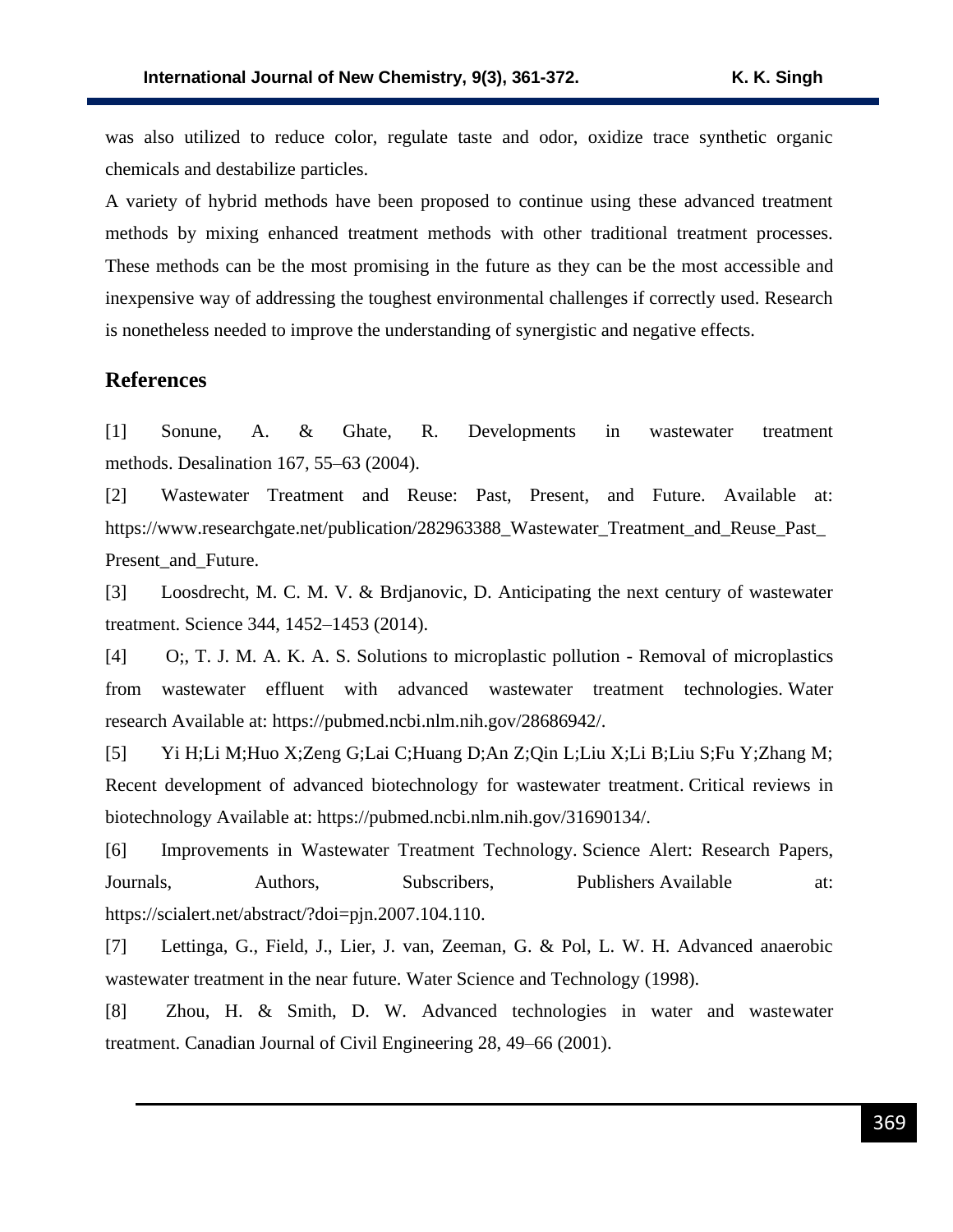[9] Zimmermann@stlouisfed.org & He, L. & D. Advances in microbial fuel cells for wastewater treatment, by He, Li; Renewable and Sustainable Energy Reviews (1970).

[10] Osmotic membrane bioreactor (OMBR) technology for ... Available at: https://research.monash.edu/en/publications/osmotic-membrane-bioreactor-ombr-technology-forwastewater-treatm.

[11] Membrane Bioreactor (MBR) as an Advanced Wastewater ... Available at: https://link.springer.com/chapter/10.1007/698\_5\_093.

[12] Advanced Oxidation Processes for Water and Wastewater Treatment. (2021). doi:10.3390/books978-3-0365-1457-4.

[13] L. Culp, Wesner, M. George and L. Culp, "Handbook of advanced wastewater treatment," 2nd ed., Van Nostrand Reinhold Co., New York, 1978. - References - Scientific Research **Publishing Available** at:

https://www.scirp.org/(S(lz5mqp453edsnp55rrgjct55.))/reference/referencespapers.aspx?referenc eid=1523562.

[14] Upadhye, V. ADVANCES IN WASTEWATER TREATMENT- A REVIEW. Academia.edu (2015).  $\qquad \qquad \qquad \qquad \qquad \qquad \qquad \qquad \qquad \qquad \text{Available} \qquad \qquad \qquad \text{at:}$ https://www.academia.edu/11841597/ADVANCES\_IN\_WASTEWATER\_TREATMENT\_A\_R EVIEW?auto=download.

[15] (PDF) Advanced Oxidation Processes for Wastewater Treatment: Formation of Hydroxyl Radical and Application. ResearchGate Available at: https://www.researchgate.net/publication/233272746 Advanced Oxidation Processes for Wast ewater\_Treatment\_Formation\_of\_Hydroxyl\_Radical\_and\_Application.

[16] Miklos DB;Remy C;Jekel M;Linden KG;Drewes JE;Hübner U; Evaluation of advanced oxidation processes for water and wastewater treatment - A critical review. Water research Available at: https://pubmed.ncbi.nlm.nih.gov/29631187/.

[17] Advances in control technologies for wastewater treatment processes: Status, challenges, and perspectives: Request PDF. ResearchGate Available at: https://www.researchgate.net/publication/331449816\_Advances\_in\_control\_technologies\_for\_w astewater\_treatment\_processes\_Status\_challenges\_and\_perspectives.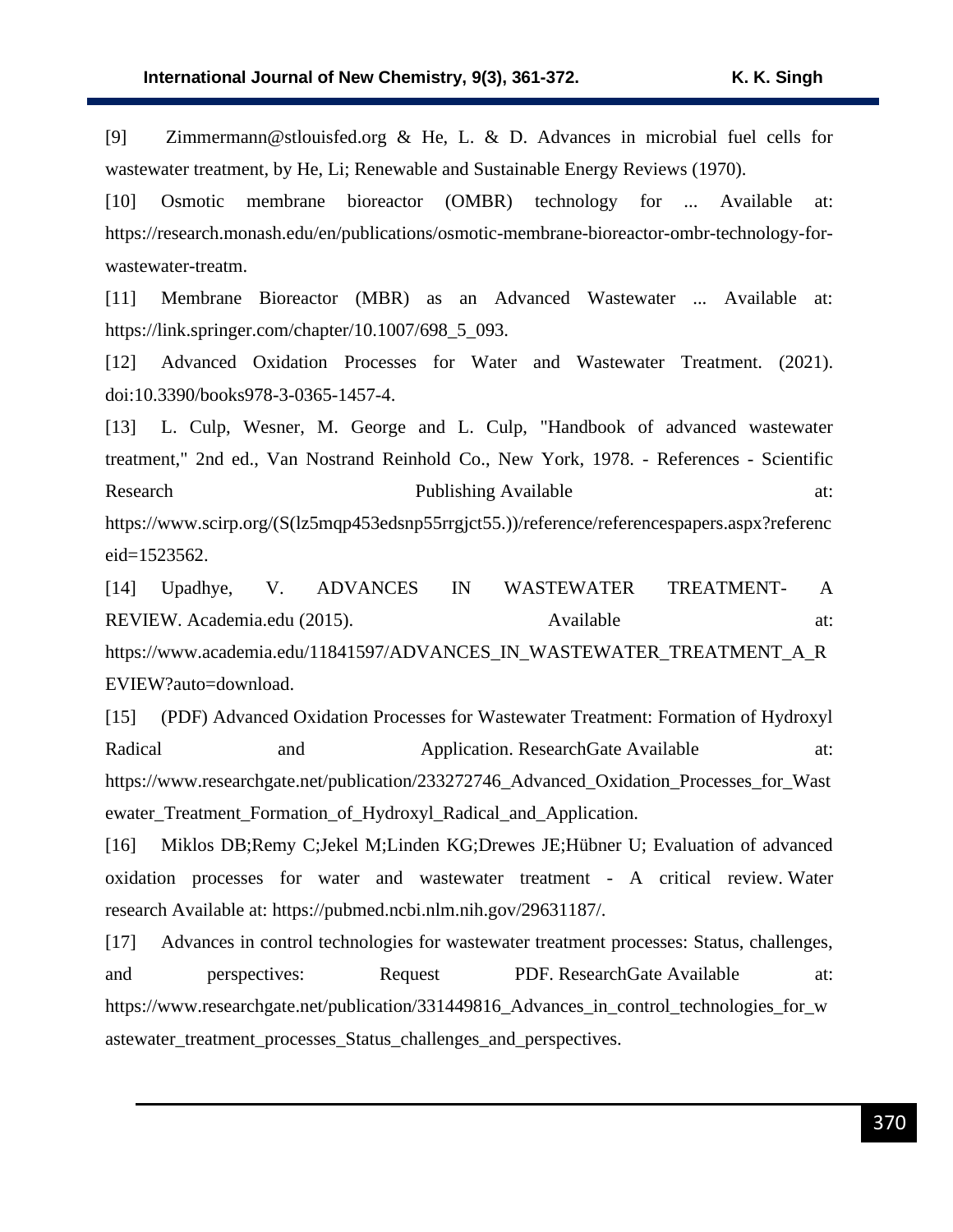[18] Li, X., Chen, S., Angelidaki, I. & Zhang, Y. Bio-electro-Fenton processes for wastewater treatment: Advances and prospects. Chemical Engineering Journal (2018). Available at: https://www.sciencedirect.com/science/article/pii/S1385894718315183.

[19] Dankovich, T. A. & Gray, D. G. Bactericidal Paper Impregnated with Silver Nanoparticles for Point-of-Use Water Treatment. Environmental Science & Technology 45, 1992–1998 (2011).

[20] Bethi, B., Sonawane, S. H., Bhanvase, B. A. & Gumfekar, S. P. Nanomaterials-based advanced oxidation processes for wastewater treatment: A review. Chemical Engineering and Processing - Process Intensification (2016). Available at: https://www.sciencedirect.com/science/article/abs/pii/S0255270116303312.

[21] Use of selected advanced oxidation processes (AOPs) for wastewater treatment - a mini review. Issue 3 Global NEST: the international Journal Global NEST Journal 10, 376–385 (2013).

[22] Gągol, M., Przyjazny, A. & Boczkaj, G. Wastewater treatment by means of advanced oxidation processes based on cavitation – A review - Publication - MOST Wiedzy. MOST Wiedzy - your knowledge portal (1970).

[23] Prasse C;Stalter D;Schulte-Oehlmann U;Oehlmann J;Ternes TA; Spoilt for choice: A critical review on the chemical and biological assessment of current wastewater treatment technologies. Water research Available at: https://pubmed.ncbi.nlm.nih.gov/26431616/.

[24] Dong, Y. et al. PRIME PubMed: Graphene quantum dot as a green and facile sensor for free chlorine in drinking water. PRIME PubMed | Graphene quantum dot as a green and facile sensor for free chlorine in drinking water (2013).

[25] Belhateche, D. H. Choose appropriate wastewater treatment technologies. Chemical Engineering Progress (1995). Available at: https://www.osti.gov/biblio/110145.

[26] Ranade, V. V. Industrial Wastewater Treatment, Recycling and Reuse. Google Books (2018). Available at:

https://books.google.com/books/about/Industrial\_Wastewater\_Treatment\_Recyclin.html?id=wU oGvgAACAAJ.